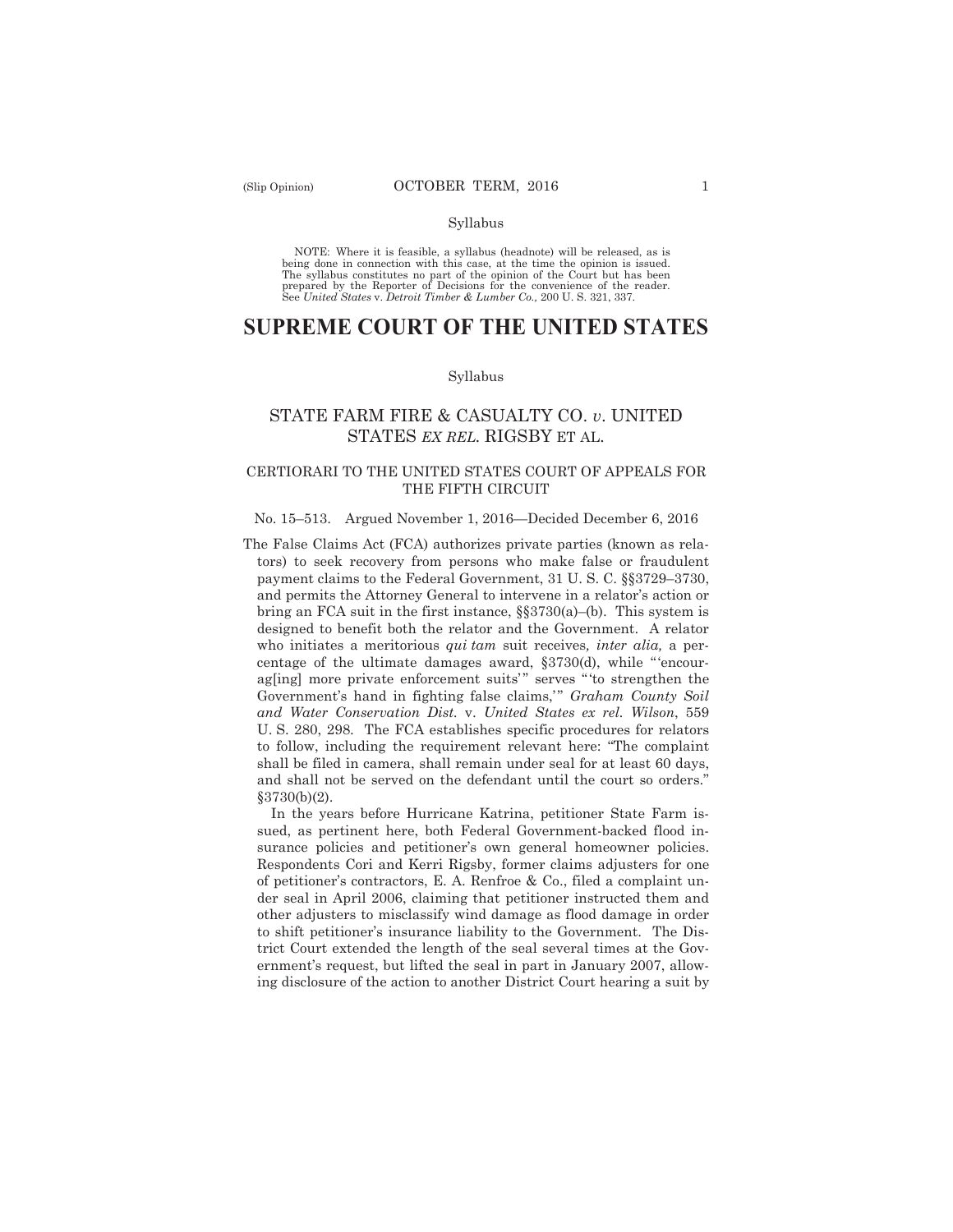### 2 STATE FARM FIRE & CASUALTY CO. *v.* UNITED STATES EX REL. RIGSBY Syllabus

E. A. Renfroe against respondents. In August 2007, the District Court lifted the seal in full. The Government subsequently declined to intervene.

Petitioner moved to dismiss the suit on the grounds that respondents had violated the seal requirement. Specifically, it alleged, respondents' former attorney had disclosed the complaint's existence to several news outlets, which issued stories about the fraud allegations, but did not mention the existence of the FCA complaint; and respondents had met with a Congressman who later spoke out against the purported fraud. The District Court applied the test for dismissal set out in *United States ex rel. Lujan* v. *Hughes Aircraft Co.*, 67 F. 3d 242, 245–247. Balancing three factors—actual harm to the Government, severity of the violations, and evidence of bad faith—the court decided against dismissal. Petitioner did not request a lesser sanction. The Fifth Circuit affirmed. It first concluded that a seal violation does not require mandatory dismissal of a relator's complaint. It then considered the same factors weighed by the District Court and reached a similar conclusion.

*Held*:

1. A seal violation does not mandate dismissal of a relator's complaint. Pp. 6–9.

(a) The FCA does not enact so harsh a rule. Section 3730(b)(2)'s requirement that a complaint "shall" be kept under seal is a mandatory rule for relators. But the statute says nothing about the remedy for violating that rule; and absent congressional guidance regarding a remedy, "the sanction for breach [of a mandatory duty] is not loss of all later powers to act." *United States* v. *Montalvo-Murillo*, 495 U. S. 711, 718. The FCA's structure supports this result. The FCA has a number of provisions requiring, in express terms, the dismissal of a relator's action. *E.g.*,  $\S$  $\S$ 3730(b)(5), (e)(1)–(2). It is thus proper to infer that Congress did not intend to require dismissal for a violation of the seal requirement. See *Marx* v. *General Revenue Corp.*, 568 U. S.

This result is also consistent with the general purpose of §3730(b)(2), which was enacted as part of a set of reforms meant to "encourage more private enforcement suits," S. Rep. No. 99–345, pp. 23–24, and which was intended to protect the Government's interests, allaying its concern that a relator filing a civil complaint would alert defendants to a pending federal criminal investigation. It would thus make little sense to adopt a rigid interpretation that prejudices the Government by depriving it of needed assistance from private parties. Pp. 6–7.

(b) Petitioner's arguments to the contrary are unavailing. There is no textual indication that Congress conditioned the authority to file a private right of action on compliance with the seal requirement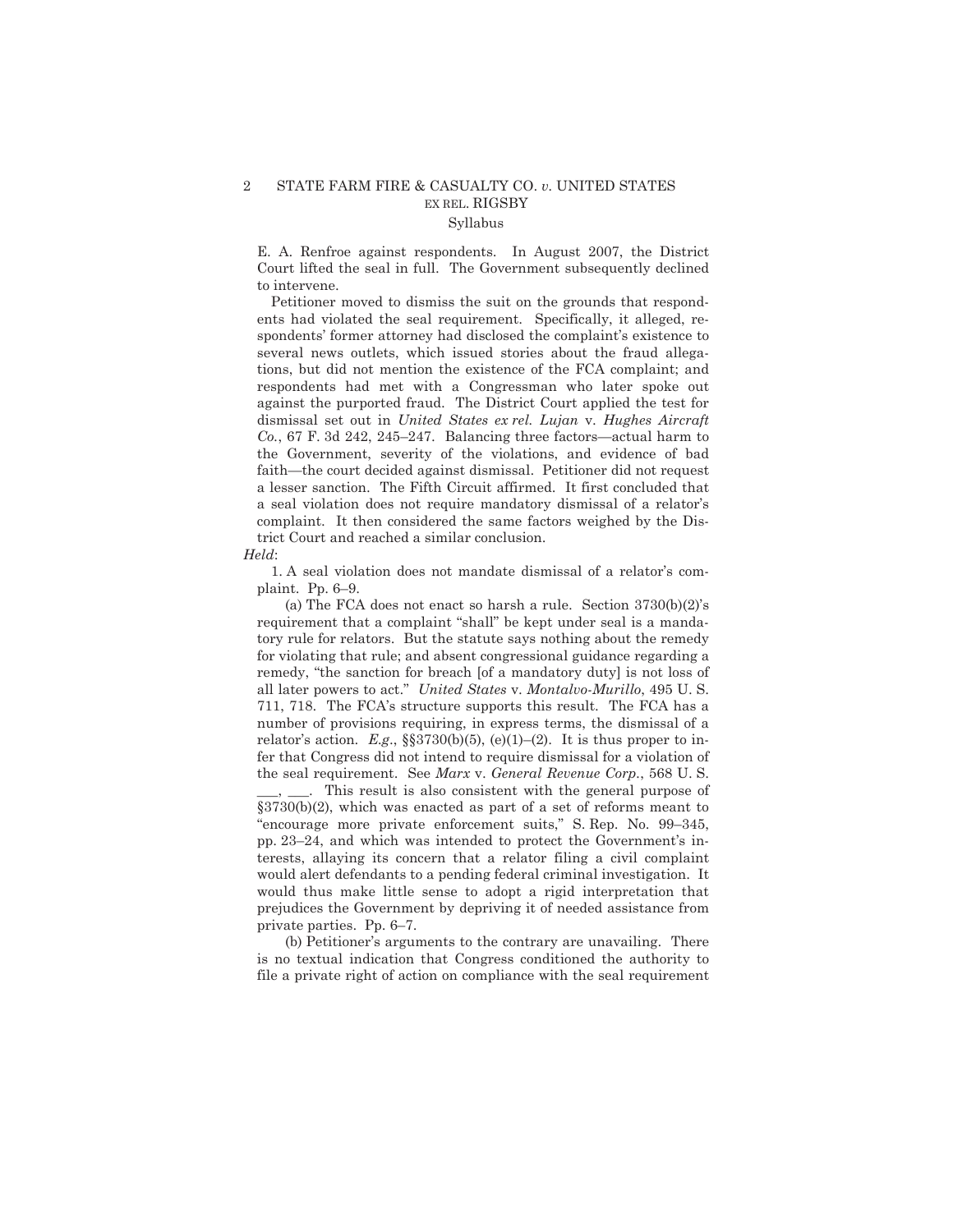#### Syllabus

or that the relator's ability to bring suit depends on adherence to the seal requirement. And the Senate Committee Report's recitation of the FCA's general purpose is best understood to support respondents rather than a mandatory dismissal rule. Moreover, because the FCA's text and structure are clear, there is no need to accept petitioner's invitation to consider a few stray sentences from the legislative history. Pp. 8–9.

2. The District Court did not abuse its discretion by denying petitioner's motion to dismiss. The question whether dismissal is appropriate should be left to the sound discretion of the district court. While the *Hughes Aircraft* factors appear to be appropriate, it is unnecessary to explore these and other relevant considerations, which can be discussed in the course of later cases. Pp. 9–10.

3. On this record, where petitioner requested no sanction other than dismissal, the question whether a lesser sanction—such as monetary penalties—is warranted is not preserved. P. 10.

794 F. 3d 457, affirmed.

KENNEDY, J., delivered the opinion for a unanimous Court.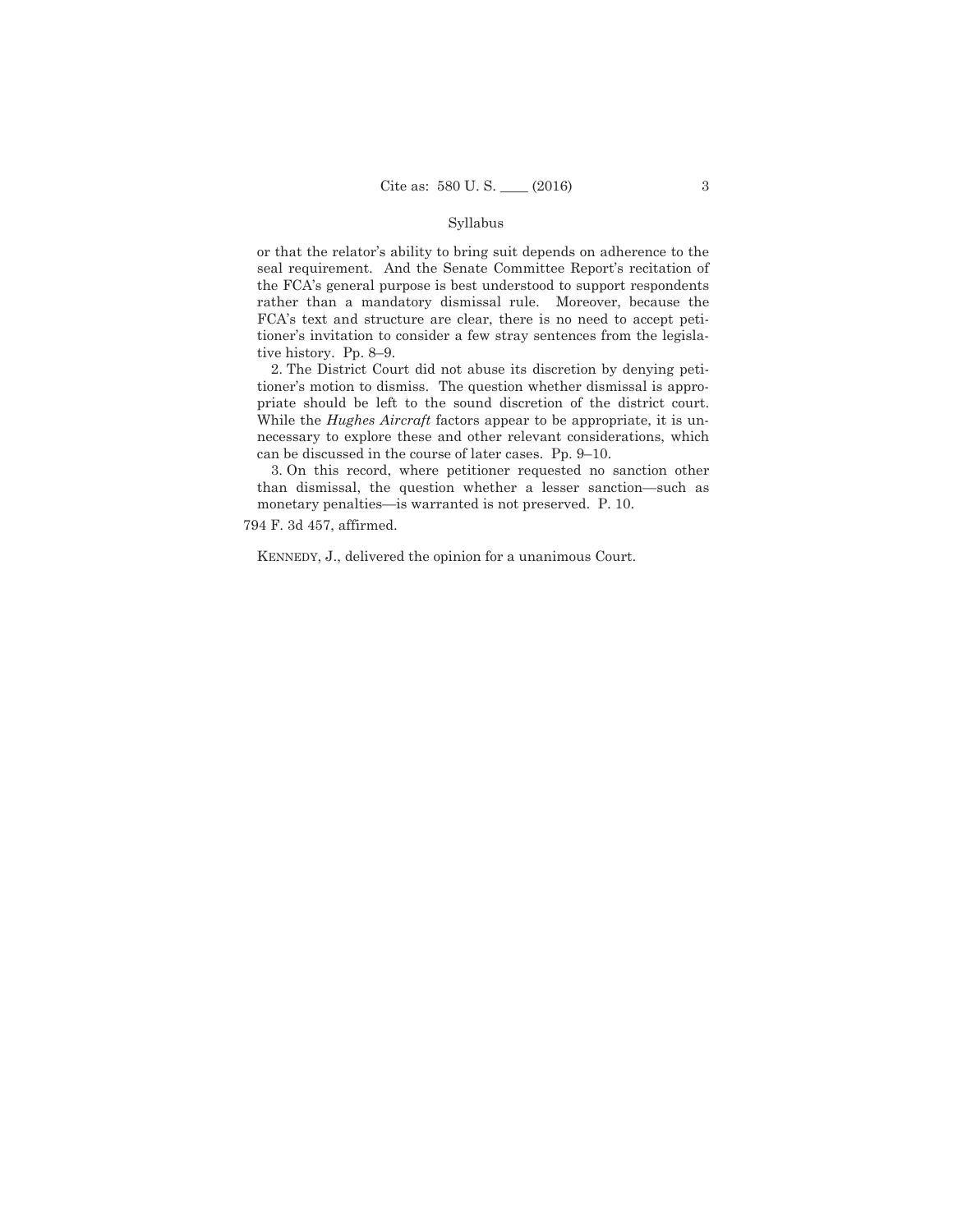NOTICE: This opinion is subject to formal revision before publication in the preliminary print of the United States Reports. Readers are requested to notify the Reporter of Decisions, Supreme Court of the United States, Washington, D. C. 20543, of any typographical or other formal errors, in order that corrections may be made before the preliminary print goes to press.

### $\frac{1}{2}$  ,  $\frac{1}{2}$  ,  $\frac{1}{2}$  ,  $\frac{1}{2}$  ,  $\frac{1}{2}$  ,  $\frac{1}{2}$  ,  $\frac{1}{2}$ **SUPREME COURT OF THE UNITED STATES**

#### $\frac{1}{2}$  ,  $\frac{1}{2}$  ,  $\frac{1}{2}$  ,  $\frac{1}{2}$  ,  $\frac{1}{2}$  ,  $\frac{1}{2}$ No. 15–513

## STATE FARM FIRE AND CASUALTY COMPANY, PETITIONER *v.* UNITED STATES, EX REL. CORI RIGSBY, ET AL.

## ON WRIT OF CERTIORARI TO THE UNITED STATES COURT OF APPEALS FOR THE FIFTH CIRCUIT

#### [December 6, 2016]

## JUSTICE KENNEDY delivered the opinion of the Court.

This case addresses the question of the proper remedy when there is a violation of the False Claims Act (FCA) requirement that certain complaints must be sealed for a limited time period. See 31 U. S. C. §3730(b)(2). There are two questions presented before this Court. First, do any and all violations of the seal requirement mandate dismissal of a private party's complaint with prejudice? Second, if dismissal is not mandatory, did the District Court here abuse its discretion by declining to dismiss respondents' complaint?

> I A

The FCA imposes civil liability on an individual who, *inter alia*, "knowingly presents . . . a false or fraudulent claim for payment or approval" to the Federal Government.  $\S 3729(a)(1)(A)$ . Almost unique to the FCA are its *qui tam* enforcement provisions, which allow a private party known as a "relator" to bring an FCA action on behalf of the Government. §3730(b)(1); *Vermont Agency of*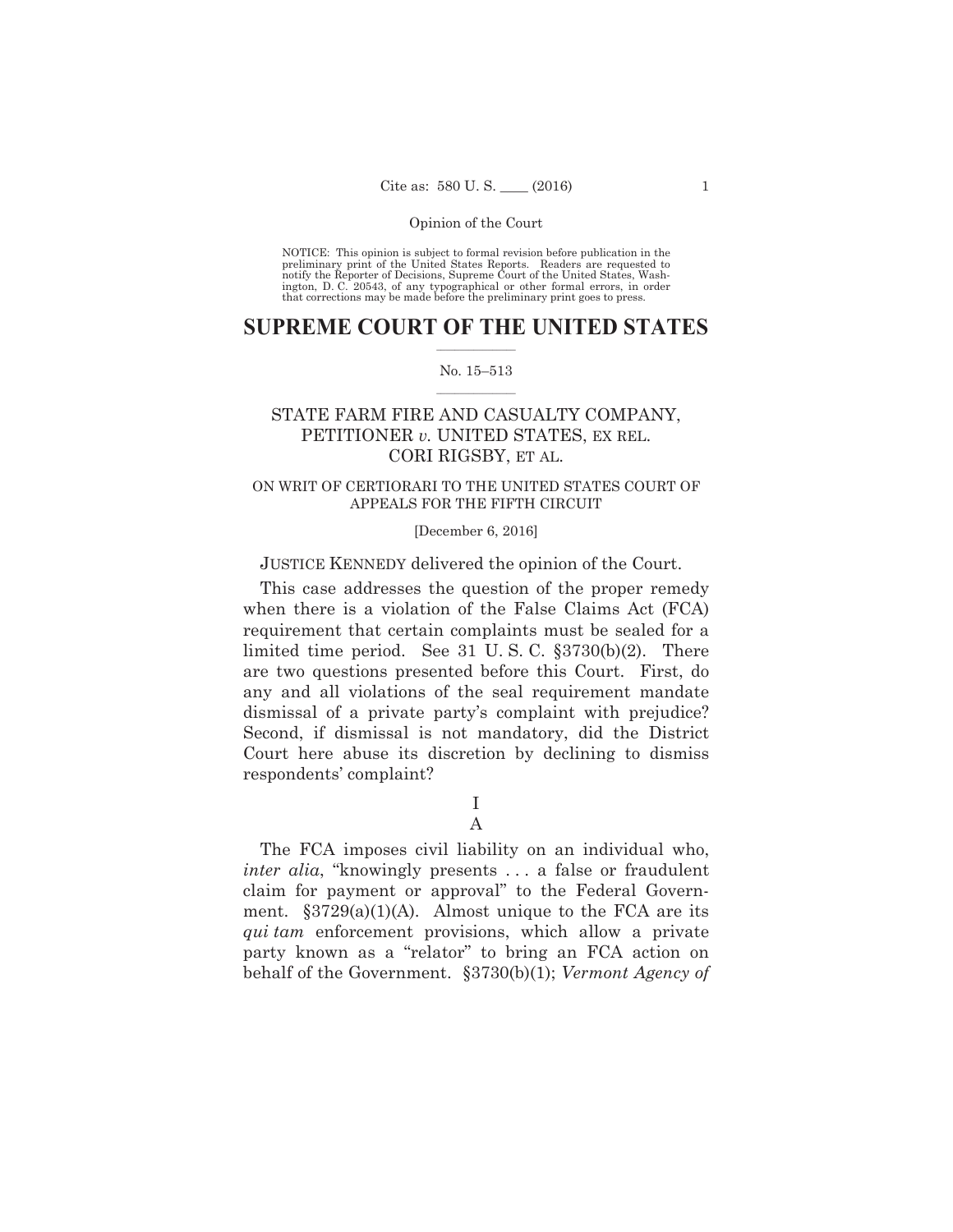*Natural Resources* v. *United States ex rel. Stevens*, 529 U. S. 765, 768, n. 1 (2000) (listing three other *qui tam* statutes). The Attorney General retains the authority to intervene in a relator's ongoing action or to bring an FCA suit in the first instance.  $\S$ §3730(a)–(b).

This system is designed to benefit both the relator and the Government. A relator who initiates a meritorious *qui tam* suit receives a percentage of the ultimate damages award, plus attorney's fees and costs. §3730(d). In turn, "'encourag[ing] more private enforcement suits'" serves "'to strengthen the Government's hand in fighting false claims.'" *Graham County Soil and Water Conservation Dist.* v. *United States ex rel. Wilson*, 559 U. S. 280, 298 (2010).

The FCA places a number of restrictions on suits by relators. For example, under the provision known as the "first-to-file bar," a relator may not "'bring a related action based on the facts underlying [a] pending action.'" *Kellogg Brown & Root Services, Inc.* v. *United States ex rel. Carter*, 575 U. S. \_\_\_, \_\_\_ (2015) (slip op., at 11) (quoting §3730(b)(5); emphasis deleted). Other FCA provisions require compliance with statutory requirements as express conditions on the relators' ability to bring suit. The paragraph known as the "public disclosure bar," for instance, provided at the time this suit was filed that "'[n]o court shall have jurisdiction over an action under this section based upon the public disclosure of allegations or transactions . . . unless the action is brought by the Attorney General or . . . an original source of the information.'" *Graham County Soil and Water Conservation Dist.* v. *United States ex rel. Wilson*, *supra,* at 283, n. 1, 285–286 (quoting 31 U. S. C. §3730(e)(4)(A) (2006 ed.); footnote omitted).

The FCA also establishes specific procedures for the relator to follow when filing the complaint. Among other things, the relator must serve on the Government "[a] copy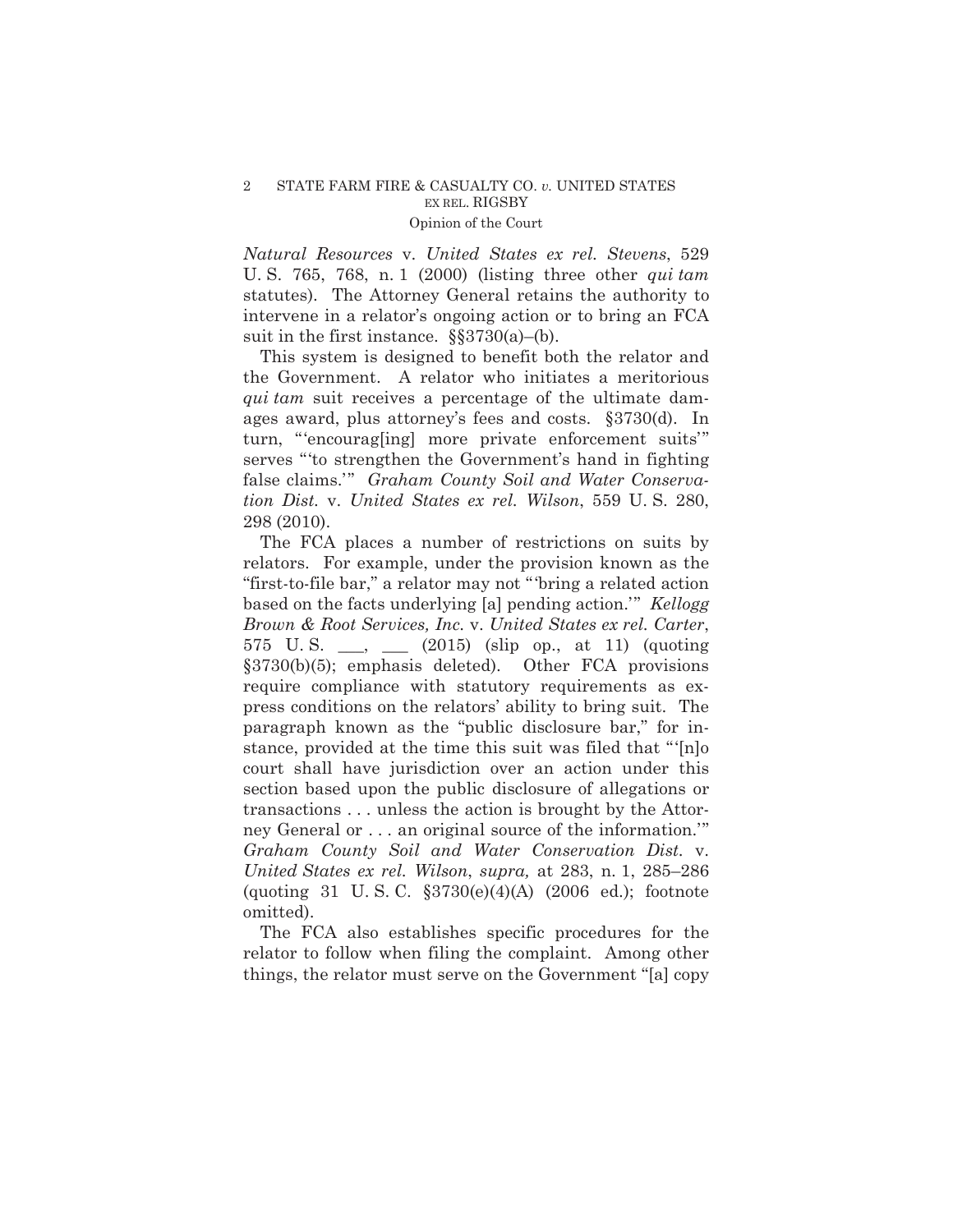of the complaint and written disclosure of substantially all material evidence and information the [relator] possesses." §3730(b)(2). Most relevant here, the FCA provides: "The complaint shall be filed in camera, shall remain under seal for at least 60 days, and shall not be served on the defendant until the court so orders." *Ibid.* 

## B

Petitioner State Farm is an insurance company. In the years before Hurricane Katrina, petitioner issued two types of homeowner-insurance policies that are relevant in this case: (1) Federal Government-backed flood insurance policies and (2) petitioner's own general homeowner insurance policies. The practical effect for homeowners who were affected by Hurricane Katrina and who purchased both policies was that petitioner would be responsible for paying for wind damage, while the Government would pay for flood damage. As the Court of Appeals noted, this arrangement created a potential conflict of interest: Petitioner had "an incentive to classify hurricane damage as flood-related to limit its economic exposure." 794 F. 3d 457, 462 (CA5 2015).

Respondents Cori and Kerri Rigsby are former claims adjusters for one of petitioner's contractors, E. A. Renfroe & Co. Together with other adjusters, they were responsible for visiting the damaged homes of petitioner's customers to determine the extent to which a homeowner was entitled to an insurance payout. According to respondents, petitioner instructed them and other adjusters to misclassify wind damage as flood damage in order to shift petitioner's insurance liability to the Government. See *id.,*  at 463–464 (summarizing trial evidence).

In April 2006, respondents filed their *qui tam* complaint under seal. At the Government's request, the District Court extended the length of the seal a number of times. In January 2007, the court lifted the seal in part, allowing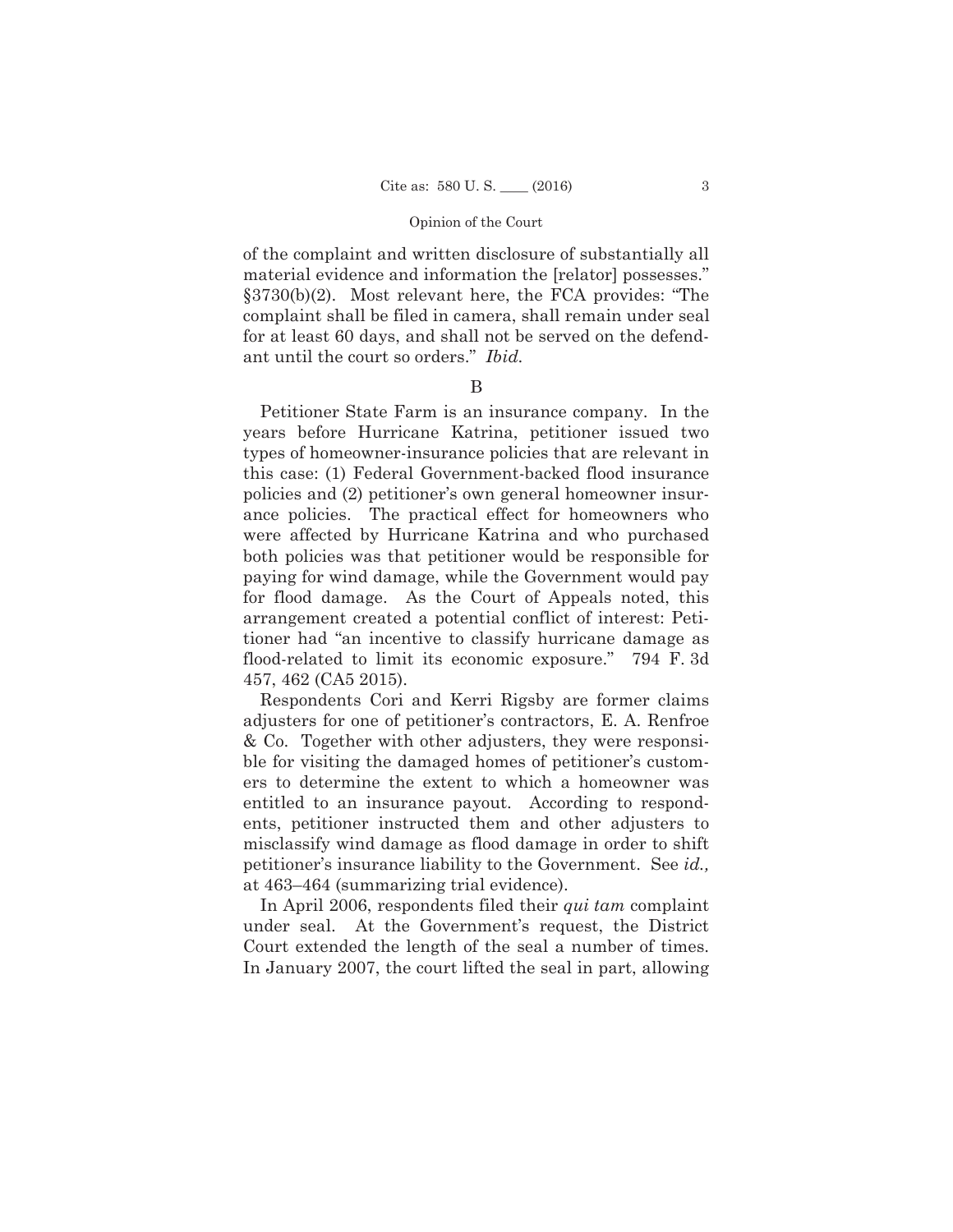disclosure of the *qui tam* action to another District Court hearing a suit by E. A. Renfroe against respondents for purported misappropriation of documents related to petitioner's alleged fraud. See *E. A. Renfroe & Co.* v. *Moran*, No. 2:06–cv–1752 (ND Ala.). In August 2007, the District Court lifted the seal in full. In January 2008, the Government declined to intervene.

In January 2011, petitioner moved to dismiss respondents' suit on the grounds that they had violated the seal requirement. The parties do not dispute the essential background. In the months before the seal was lifted in part, respondents' then-attorney, one Dickie Scruggs, emailed a sealed evidentiary filing that disclosed the complaint's existence to journalists at ABC, the Associated Press, and the New York Times. All three outlets issued stories discussing the fraud allegations, but none revealed the existence of the FCA complaint. Respondents themselves met with Mississippi Congressman Gene Taylor, who later spoke out in public against petitioner's purported fraud, although he did not mention the existence of the FCA suit at that time. After the seal was lifted in part, Scruggs disclosed the existence of the suit to various others, including a public relations firm and CBS News.

At the time of the motion to dismiss in 2011, respondents were represented neither by Scruggs nor by any of the attorneys who had worked with him. In March 2008, Scruggs withdrew from respondents' case after he was indicted for attempting to bribe a state-court judge. Two months later, the District Court removed the remaining Scruggs-affiliated attorneys from the case, based on their alleged involvement in improper payments made from Scruggs to respondents. The District Court did not punish respondents themselves for the payments because they were not made "aware of the ethical implications" and, as laypersons, "are not bound by the rules of professional conduct that apply to" attorneys. App. 21.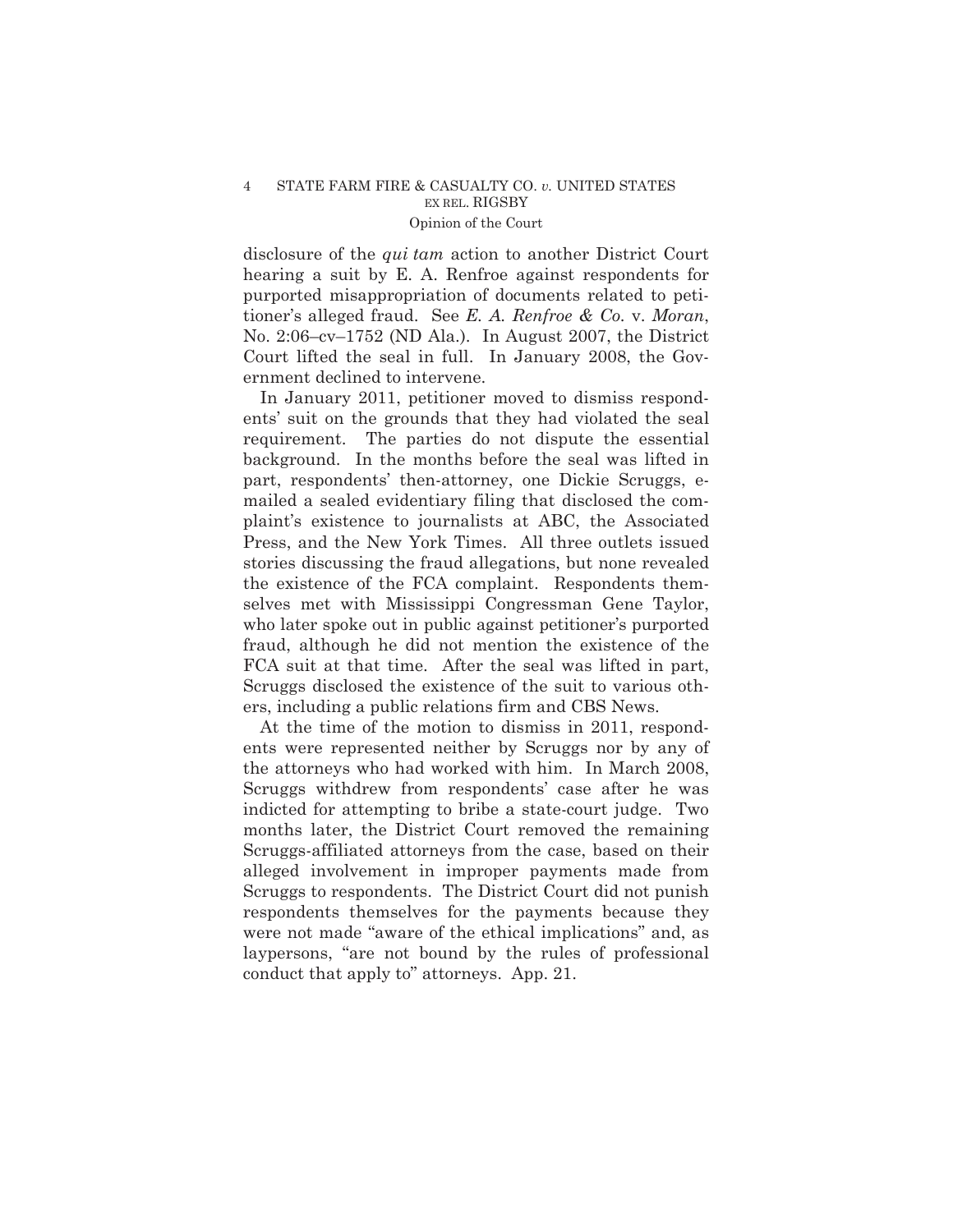In deciding petitioner's motion the District Court considered only the seal violations that occurred before the seal was lifted in part, reasoning the partial lifting in effect had mooted the seal. Applying the test for dismissal set out in *United States ex rel. Lujan* v. *Hughes Aircraft Co.*, 67 F. 3d 242, 245–247 (CA9 1995), the District Court balanced three factors: (1) the actual harm to the Government, (2) the severity of the violations, and (3) the evidence of bad faith. The court decided against dismissal. Petitioner did not request some lesser sanction. The case went to trial, resulting in a victory for respondents on what the Court of Appeals referred to as a "bellwether" claim regarding a single damaged home. 794 F. 3d, at 462.

The Court of Appeals for the Fifth Circuit affirmed the denial of petitioner's motion to dismiss. The court recognized that the case presented two related issues of the first impression under its case law: (1) whether a seal violation requires mandatory dismissal of a relator's complaint and, if not, (2) what standard governs a district court's decision to dismiss. The court noted that the Courts of Appeals for the Second and Ninth Circuits had held that the FCA does not require automatic dismissal for a seal violation, while the Court of Appeals for the Sixth Circuit had held that dismissal is mandatory. See *United States ex rel. Pilon* v. *Martin Marietta Corp.*, 60 F. 3d 995, 998 (CA2 1995); *United States ex rel. Lujan* v. *Hughes Aircraft Co., supra,* at 245; *United States ex rel. Summers* v. *LHC Group Inc.*, 623 F. 3d 287, 296 (CA6 2010); see also *United States ex rel. Smith* v. *Clark/Smoot/Russell*, 796 F. 3d 424, 430 (CA4 2015) (following *Pilon*).

After a careful analysis, the Court of Appeals for the Fifth Circuit held automatic dismissal is not required by the FCA. 794 F. 3d, at 470–471. It then considered the same factors the District Court had weighed and came to a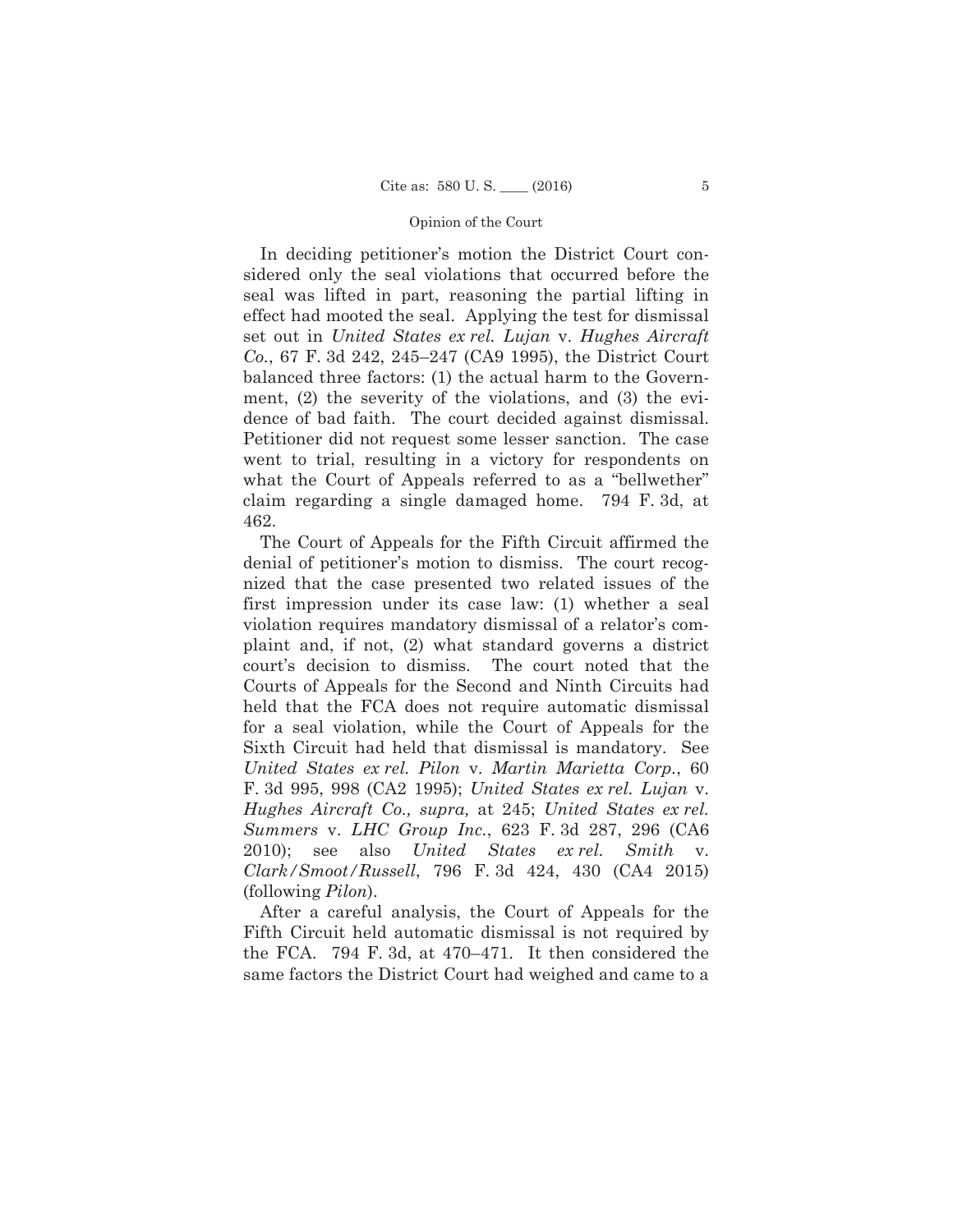similar conclusion. *Id.,* at 471–472. First, the Court of Appeals held the Government was in all likelihood not harmed by the disclosures because none of them led to the publication of the pendency of the suit before the seal was lifted in part. Second, the Court of Appeals determined the violations were not severe in their repercussions because respondents had complied with the seal requirement when they first filed their suit. Third, the Court of Appeals assumed, without deciding, that the bad behavior of respondents' then-attorney could be imputed to respondents; but it held that, even presuming the attribution of bad faith, the other factors favored respondents.

This Court granted certiorari, 578 U. S. \_\_\_ (2016), and now affirms.

## II A

Petitioner's primary contention is that a violation of the seal provision necessarily requires a relator's complaint to be dismissed. The FCA does not enact so harsh a rule.

Section 3730(b)(2)'s text provides that a complaint "shall" be kept under seal. True, this language creates a mandatory rule the relator must follow. See *Rockwell Int'l Corp.* v. *United States*, 549 U. S. 457, 464 (2007) ("As required under the Act, [the relator] filed his complaint under seal . . . "); see also *Kingdomware Technologies, Inc.*  v. *United States*, 579 U. S. \_\_\_, \_\_\_ (2016) (slip op., at 9) ("[T]he word 'shall' usually connotes a requirement"). The statute says nothing, however, about the remedy for a violation of that rule. In the absence of congressional guidance regarding a remedy, "[a]lthough the duty is mandatory, the sanction for breach is not loss of all later powers to act." *United States* v. *Montalvo-Murillo*, 495 U. S. 711, 718 (1990).

The FCA's structure is itself an indication that violating the seal requirement does not mandate dismissal. This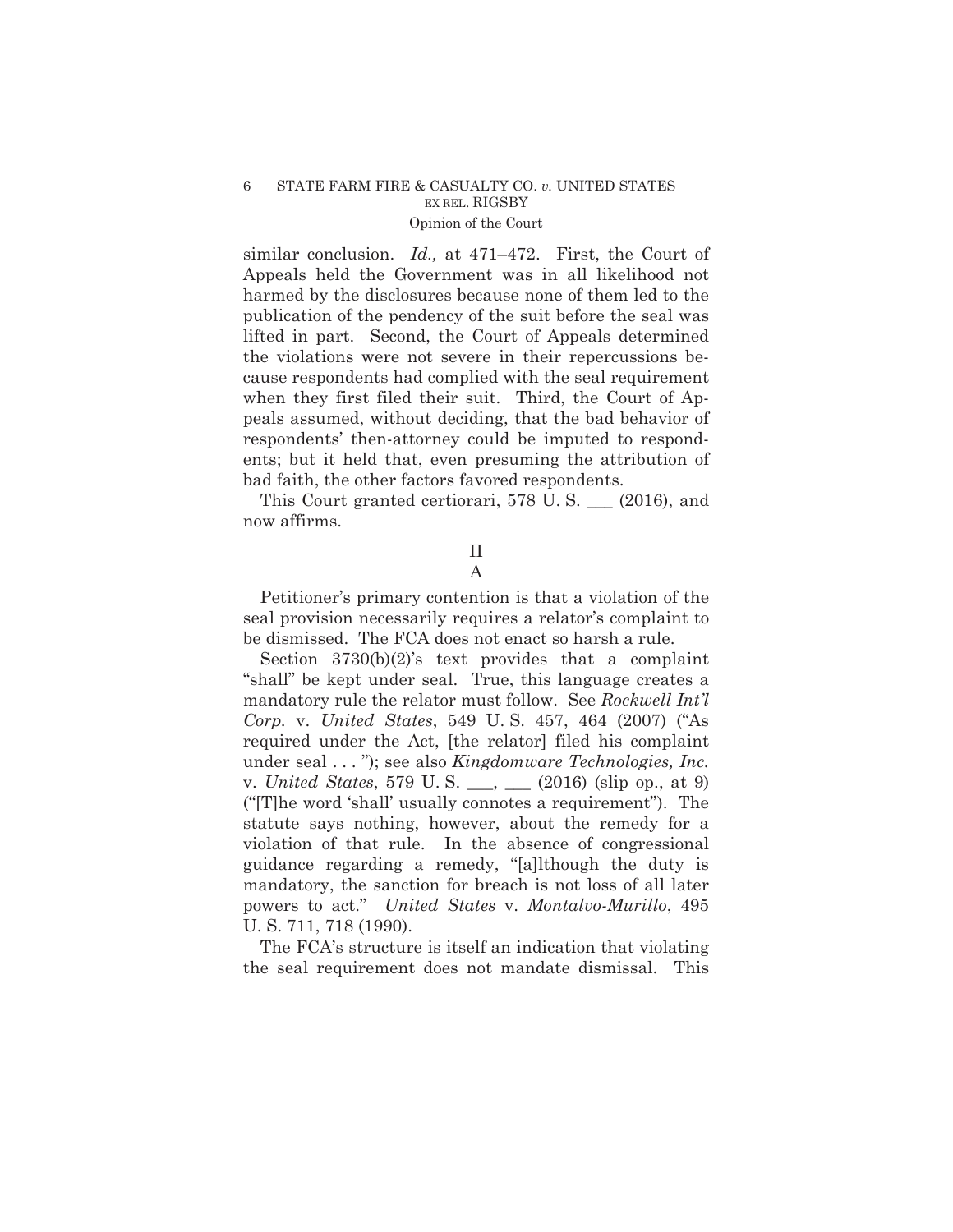Court adheres to the general principle that Congress' use of "explicit language" in one provision "cautions against inferring" the same limitation in another provision. *Marx*  v. *General Revenue Corp.*, 568 U. S. \_\_\_, \_\_\_ (2013) (slip op., at 12). And the FCA has a number of provisions that do require, in express terms, the dismissal of a relator's action. *Supra*, at 2 (citing §3730(b)(5)); see also §§3730(e)(1)–(2) ("[n]o court shall have jurisdiction" over certain FCA claims by relators against a member of the military or of the judicial, legislative, or executive branches). It is proper to infer that, had Congress intended to require dismissal for a violation of the seal requirement, it would have said so.

The Court's conclusion is consistent with the general purpose of §3730(b)(2). The seal provision was enacted in the 1980's as part of a set of reforms that were meant to "encourage more private enforcement suits." S. Rep. No. 99–345, pp. 23–24 (1986). At the time, "perhaps the most serious problem plaguing effective enforcement" of the FCA was "a lack of resources on the part of Federal enforcement agencies." *Id.,* at 7. The Senate Committee Report indicates that the seal provision was meant to allay the Government's concern that a relator filing a civil complaint would alert defendants to a pending federal criminal investigation. *Id.*, at 24. Because the seal requirement was intended in main to protect the Government's interests, it would make little sense to adopt a rigid interpretation of the seal provision that prejudices the Government by depriving it of needed assistance from private parties. The Federal Government agrees with this interpretation. It informs the Court that petitioner's test "would undermine the very governmental interests that the seal provision is meant to protect." Brief for United States as *Amicus Curiae* 10.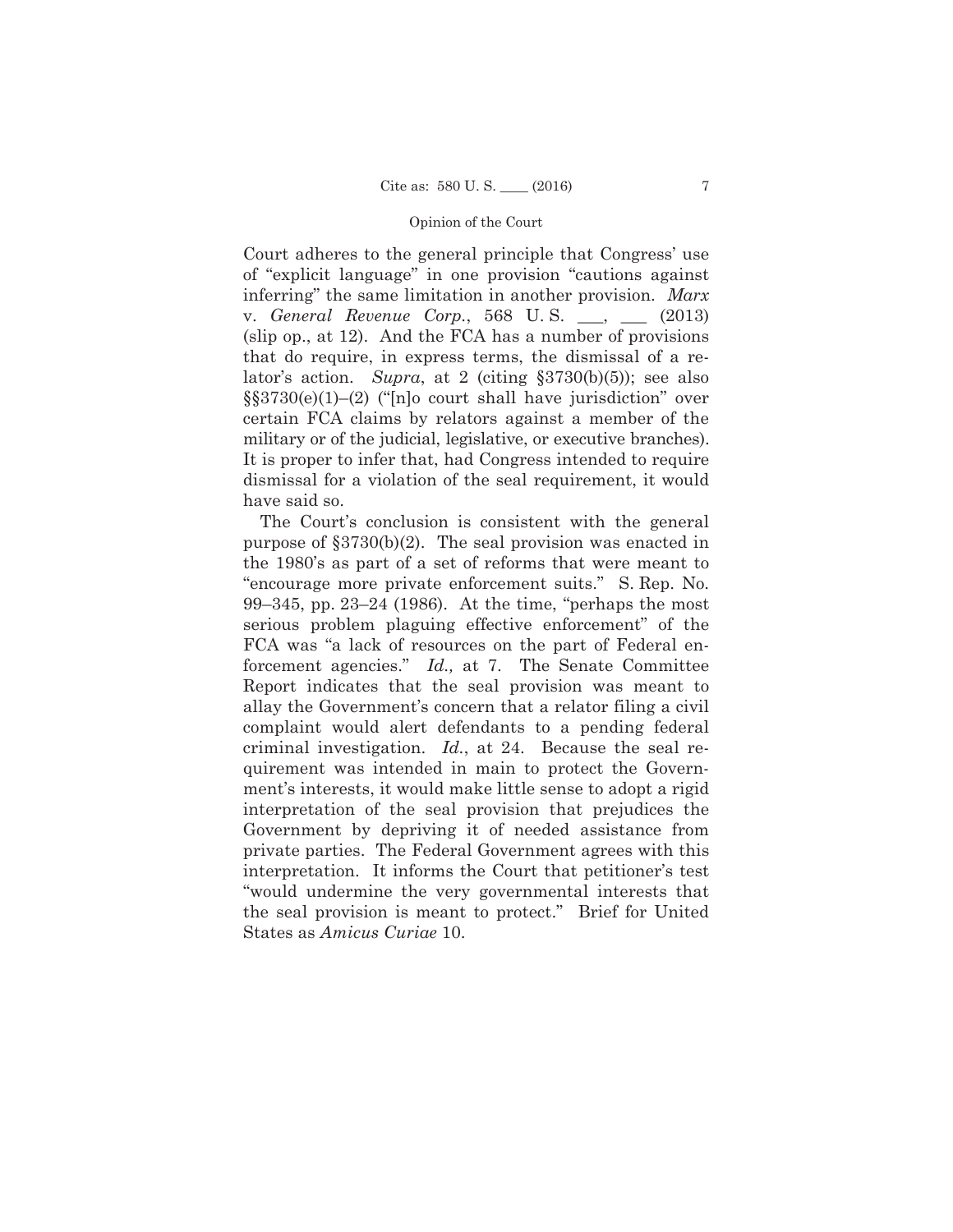#### B

Petitioner's arguments to the contrary are unavailing. First, petitioner urges that because the seal provision appears in the subsection of the FCA creating the relator's private right of action, Congress intended to condition the right to bring suit on compliance with the seal requirement. It is true that, as discussed further below, the Court sometimes has concluded that Congress conditioned the authority to file a private right of action on compliance with a statutory mandate. *E.g., Hallstrom* v. *Tillamook County*, 493 U. S. 20, 25–26 (1989). There is no textual indication, however, that Congress did so here.

Section 3730(b)(2) does not tie the seal requirement to the right to bring the *qui tam* suit in conditional terms. As noted above, the statute just provides: "The complaint shall be filed in camera, shall remain under seal for at least 60 days, and shall not be served on the defendant until the court so orders."

The text at issue in *Hallstrom*, by contrast, was quite different than the statutory language that controls here. The *Hallstrom* statute, part of the Resource Conservation and Recovery Act of 1976, provided: "'No action may be commenced . . . prior to sixty days after the plaintiff has given notice of the violation'" to the Government. 493 U. S., at 25.

Petitioner cites two additional cases to support its argument, but those decisions concerned statutes that used even clearer conditional words, like "if" and "unless." See *United States ex rel. Texas Portland Cement Co.* v. *McCord*, 233 U. S. 157, 161 (1914) (statute allowed creditors of Government contractors to bring suit "'if no suit should be brought by the United States within six months from the completion and final settlement of said contract'"); *McNeil* v. *United States*, 508 U. S. 106, 107, n. 1 (1993) (statute provided that "'[a]n action shall not be instituted upon a claim against the United States for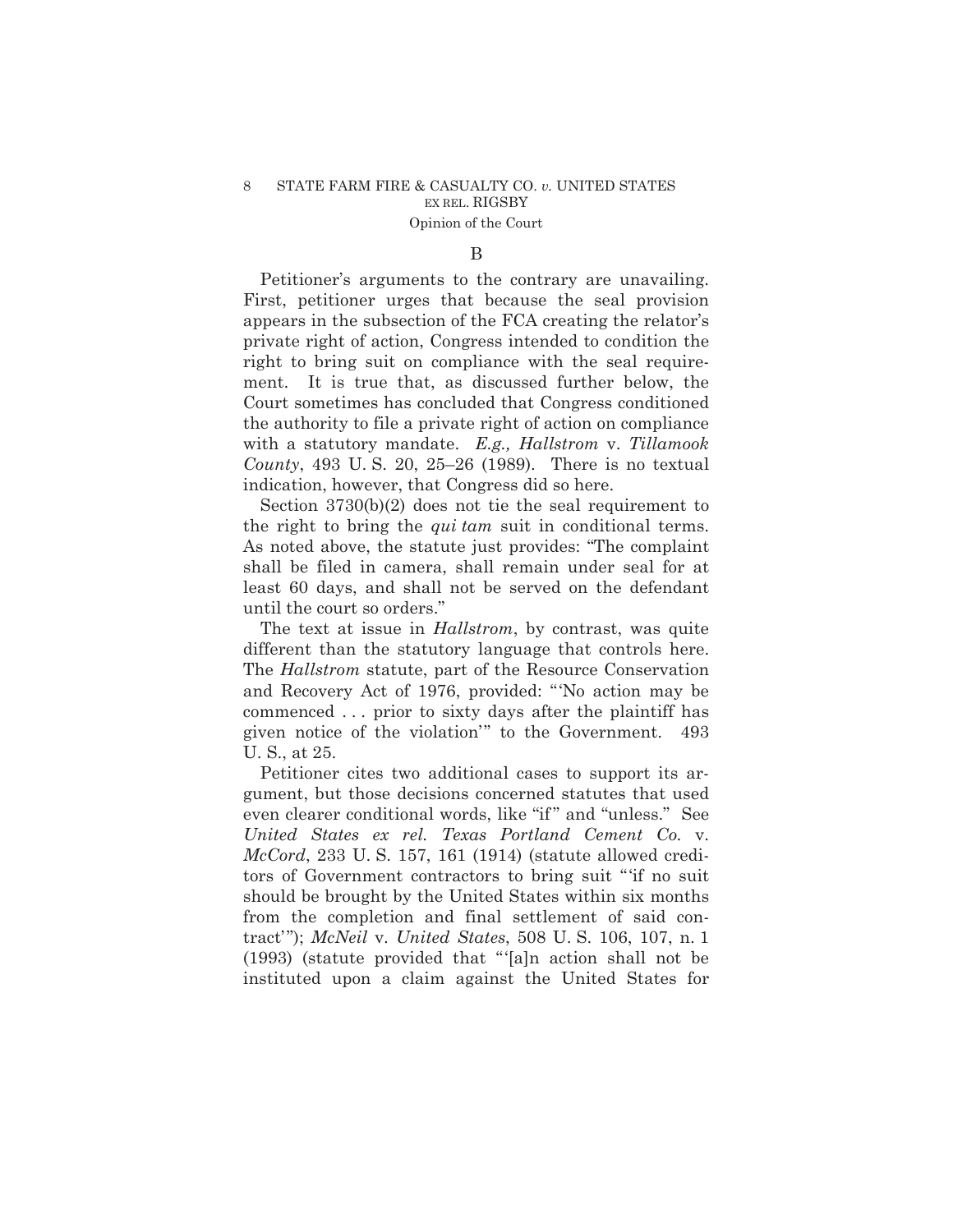money damages . . . unless the claimant shall have first presented the claim to the appropriate Federal agency'").

Again, the FCA's structure shows that Congress knew how to draft the kind of statutory language that petitioner seeks to read into §3730(b)(2)*.* The applicable version of the public disclosure bar, for example, requires a district court to dismiss an action when the underlying information has already been made available to the public, "'unless'" the plaintiff is the Attorney General or an original source. *Graham County Soil and Water Conservation Dist.* v. *United States ex rel. Wilson,* 559 U. S., at 286.

Second, petitioner contends that because this Court has described the FCA's *qui tam* provisions as "effecting a partial assignment of the Government's damages claim," *Vermont Agency of Natural Resources* v. *United States ex rel. Stevens*, 529 U. S., at 773, adherence to all of the FCA's mandatory requirements—no matter how small—is a condition of the assignment. This argument fails for the same reason as the one discussed above: Petitioner can show no textual indication in the statute suggesting that the relator's ability to bring suit depends on adherence to the seal requirement.

Third, petitioner points to a few stray sentences in the Senate Committee Report that it claims support the mandatory dismissal rule. As explained above, however, the Report's recitation of the general purpose of the statute is best understood to support respondents. *Supra,* at 7. And, furthermore, because the meaning of the FCA's text and structure is "plain and unambiguous, we need not accept petitioner['s] invitation to consider the legislative history." *Whitfield* v. *United States*, 543 U. S. 209, 215 (2005).

## III

Petitioner's secondary argument is that the District Court did not consider the proper factors when declining